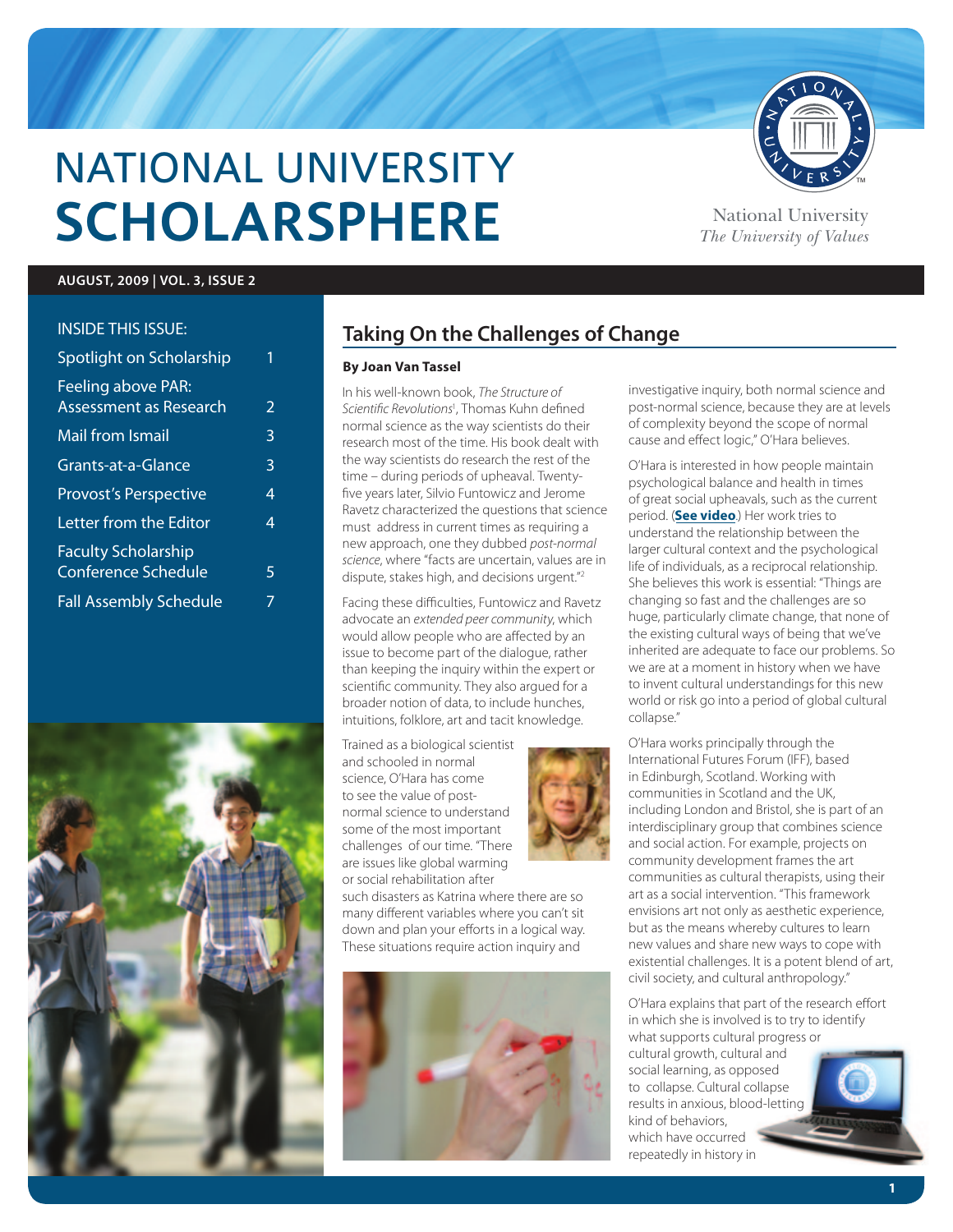

cultures that have undergone profound disruption of their cultural /social coherence. In a recent paper she explored the role of higher education in preparing people to thrive in the coming world.<sup>3</sup>

"We want to help communities whether large or small, maybe even global culture, find healthy ways through the current anxiety and disruption, and not collapse into genocide," explains O'Hara.

She has co-authored a book with Graham Leicester, Ten Things to do in A Conceptual Emergency, to provide information to individuals and communities about help them face crises.

"It's a distillation of huge amounts of information. When individuals and communities recognize their dilemmas, they can find common ground that leads to creative

solutions. But if they are in denial, they often become polarized or seek scapegoats. We've had e-mails from all around the world that say things like, 'I made your book into a PowerPoint and presented it in my village in Malaysia or my town in Finland.' So there are lots of people interested in what we are doing."

- 1 Kuhn, T. S. (1962). *The Structure of Scientific Revolutions*, 1st. ed., Chicago: Univ. of Chicago Press
- 2 Funtowicz, S. O. & Ravetz, J. R. (September, 1993). *Science for the Post-Normal Age*. Futures, 25:7, pp. 735-755.
- O'Hara. M. (2007). *Strangers in a Strange Land.* Futures 37, pp. 930-941.

## **Feeling above PAR: Assessment as Research**

#### **By Joan Van Tassel**

Now that program lead faculty have research. *"No matter methods you use, make assessment interesting* 

*—Brenda Shook*

*to yourself!"*

*which* 



finished their Program Annual Reviews (PAR), when everyone is deep in reflection, it's a good time to assess assessment. According to Brenda Shook, Associate Professor of Psychology (COLS), it is most useful to think of assessment as

She observed that all faculty members have disciplinary interests, and they can look to their field of expertise as they carry out assessment.

"Look to your discipline for your method of inquiry and construct assessment tools out of those conceptual categories," said Shook.

"The standards of your profession can be your first and best guide, not just packaged assessment procedures. Look to the embedded assessment methods second. A good place to introduce your discipline-specific methods is the section for overall reflections."

A trained scientist with expertise in statistics, Shook plays with measures of clustering and dispersion for entertainment. But she understands that not everyone has the same level of numeracy that she does. However, even when faculty members teach poetry, film criticism, or another discipline that does not focus on scientific methods, they can still turn to their own field for guidelines.



"I think there is this general belief, whether true or not, that everybody has to be quantitative. So when I talk to people in English, they say, 'We are being forced to be quantitative and poetry isn't quantitative.' But they can do sound qualitative research – content analysis, for example – so the can apply analysis that is much more holistic," she explained.

Shook makes suggestions to make the assessment job easier:

- The key to avoiding difficulties in assessment is to make sure that program learning outcomes (PLOs) are aligned properly to course learning outcomes (CLOs). Such alignment means that grades for embedded assignments and exam questions will be easily turned to assessment purposes.
- If your PLOs and CLOs align, then try using embedded assignments. That way, you will always have grades, which ensures you will have some numerical scores to work with.
- Start assessment early so you can call on your School Assessment Committee members for mentoring help.

Shook's most surprising advice is: "No matter which methods you use, make assessment interesting to yourself!"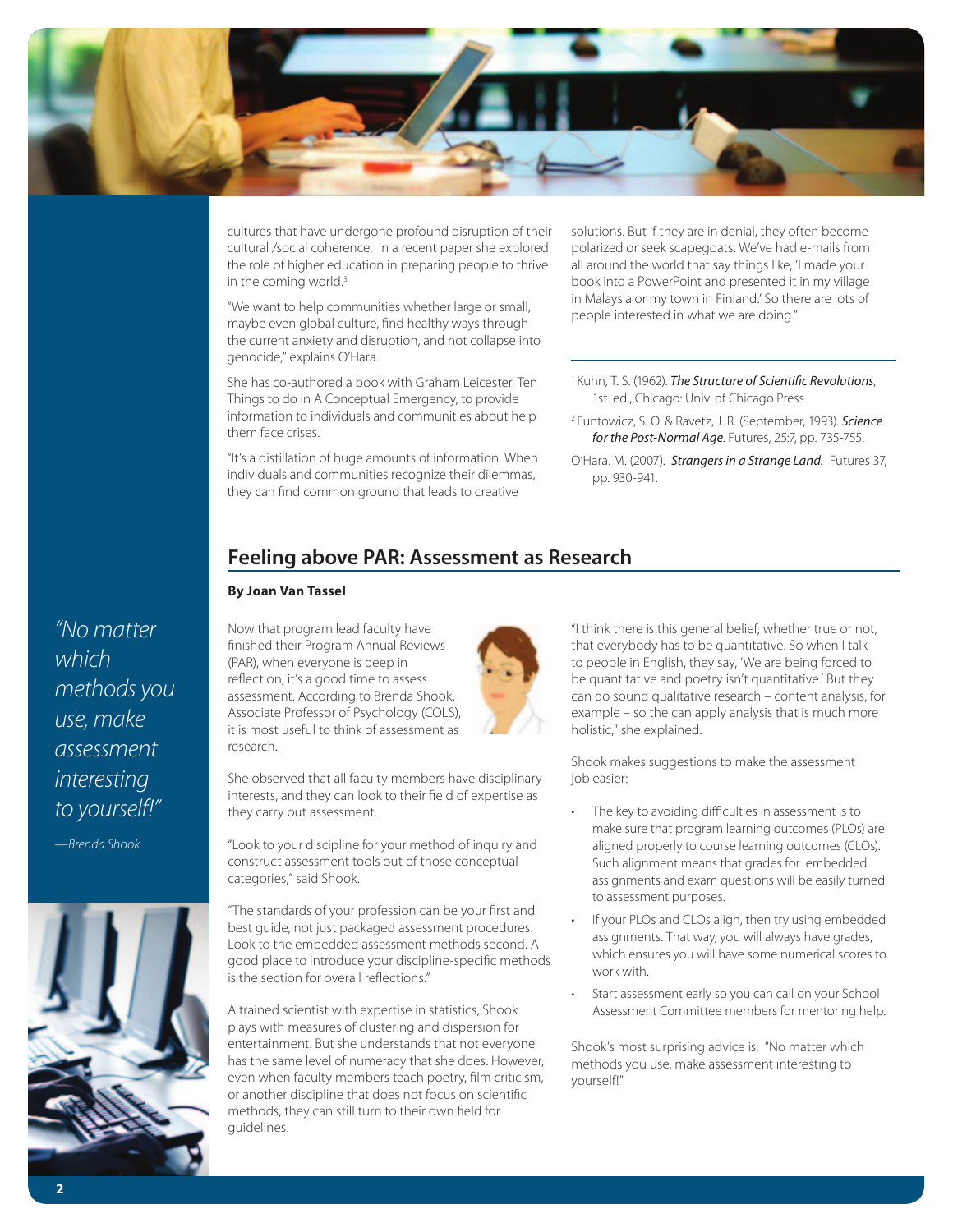

### **Mail from Ismail**

#### **By Ismail Sebetan**

Dear Colleagues,

I want to welcome you to the Faculty Scholarship Conference, which starts the day before Fall Assembly. This year, we will have a book fair, featuring all the authors and producers with their publications. We also

have a full day of research presentations that includes work from all the schools. I think you will be impressed with the quality of work our colleagues have created.

The Research Council has had a busy year since last Fall Assembly. Under the leadership of Mike Maxwell, we continued the monthly NU Lecture Series, bringing in nine speakers to discuss their research and ideas. Joan Van Tassel and I organized the Student Scholarship Conference. Mohammed Amin, Robyn Hill, and I put hours of work putting the Scholarship Directory together. Connie Fajardo and Mohammed Nadeem presented workshops for new and seasoned researchers at Spring Symposium, and you will see the results of Roland Fleck's organizing of the Book Fair at the Faculty Scholarship Conference.

We are all very pleased to encourage research at National University. We hope our efforts will inspire and motivate you to keep involved in scholarship activities and that we can support your efforts.



*I show (off) the splendid student research projects to President Patricia Potter.*

## **Grants-At-A-Glance**

#### **By: Michelle Hills**

Director of Grants and Compliance mhills@nu.edu | x8342

Office of Sponsored Programs & Research (OSPR)

There is a new emphasis on seeking grant funding to support research, professional development, and program expansion within the University.

I want to encourage all faculty and researchers to come forward with their project ideas so that my office can provide the best possible service.

The Office of Sponsored Programs sends out the Grants Hot Sheet regularly, which provides a listing of a few selected opportunities that could be of interest. However, if I know a faculty member has a specific research focus, I can look for individual opportunities that may be available to them. I see more and more opportunities wherein the funding source encourages collaborative efforts between researchers in various schools within the same university as well as consortia of different universities, Local Educational Agencies (LEAs), non-profit Community-Based Organizations (CBOs), and/or industry partners.

OSPR provides support with writing the proposal. Of course the faculty member is the subject matter expert who will be responsible for the research elements and the development of the project idea. However, we can fine-tune the application to ensure a complete response to specific requirements. We read the narrative and make sure all requirements outlined in the grant application guidelines are addressed and that the university's internal policies with respect to budget review and approval of proposed cost sharing and faculty course release time support the research application narrative. Finally, we collaborate with other university units such as Institutional Research to put together supporting documentation for the application.



The timeline and budget development are very important aspects of any grant application. Faculty can come to us when they are in the development phase of the proposal. When they have a clear idea, and a preliminary draft of the research project, then we can start putting together the budget and begin to consider the need for other institutional processes and approvals. As a general rule, proposal proponents should plan for about a month to complete the application, starting from the time we all begin working together on it.

Please do not hesitate to contact me for assistance with any grant-related matters. I am happy to assist. Thank you.

—Michelle Hills



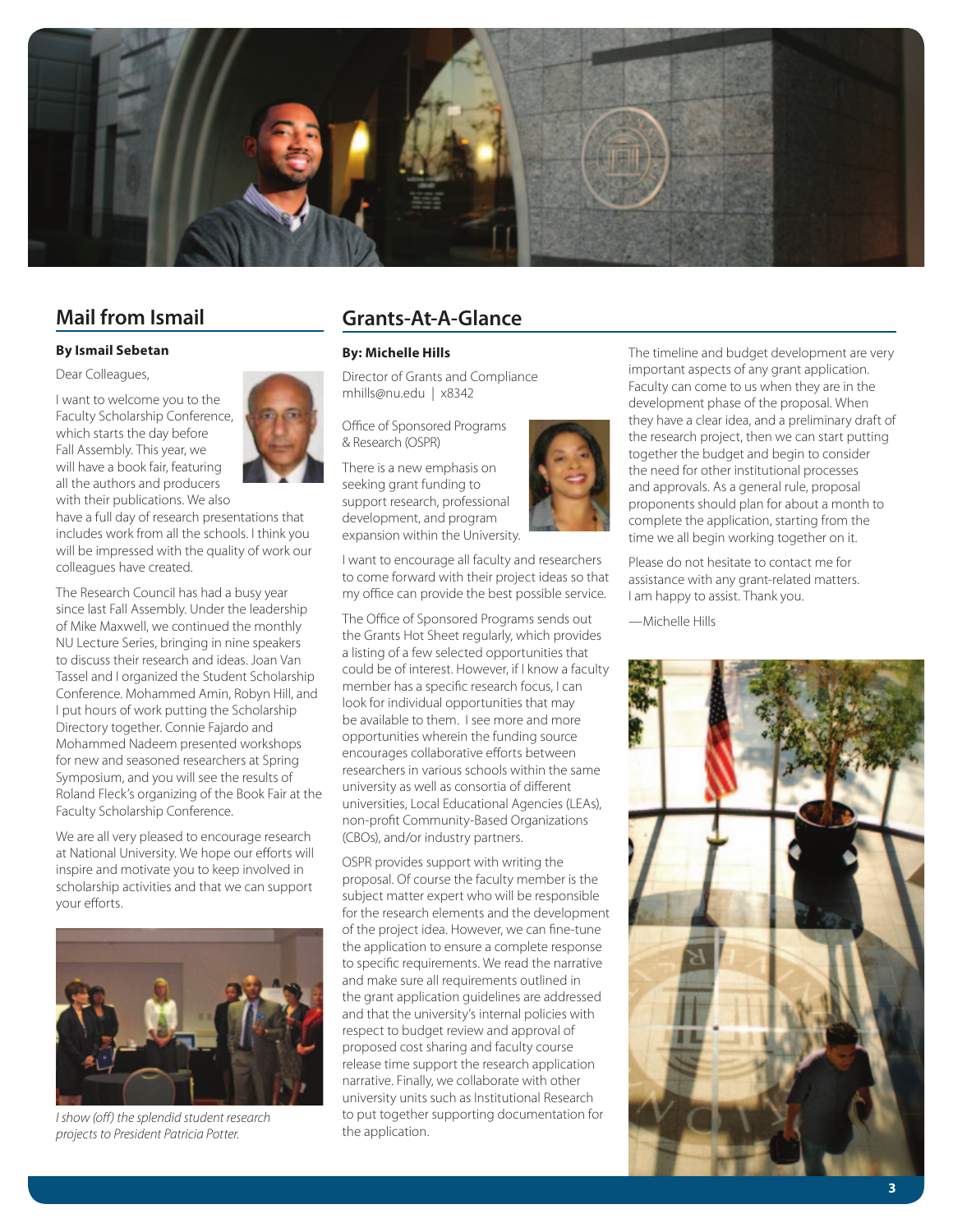

## **Provost's Perspective**

#### **From Provost Eileen D. Heveron**

Dear Colleagues,

I would like to acknowledge the dedication and effort of the Research Council as it provides opportunities to promote and share faculty scholarship. Through the Research Conferences at the Fall Assembly and Spring Symposium, the Journal of Research in Innovative Teaching and this newsletter, our University's attention to the pursuit of knowledge shines forth.

As many of you know, I too was a working adult while pursuing my advanced degrees. My learning was enriched tenfold by the research agendas of the faculty members under whom I studied. From the ideas exchanged in the classroom, brought to life by "up to the minute" nuggets from a faculty member's scholarship, ideas for my own research projects began to grow. More important, I was able to take the understanding I learned from this blend of theory and practice to my job each day. This was an extremely valuable aspect of the educational experience that I was afforded "way back when," as it truly is for every National University student today.

I am pleased to support the Research Council's ongoing efforts to provide forums that recognize faculty and their pursuit of knowledge and original research. These efforts contribute to student learning, the University culture and the academic community at-large.

 I offer you my best wishes as you continue your work, as well as my gratitude for your scholarly diligence.

—Eileen D. Heveron, Ph.D.

## **Letter from the Editor**

Hello colleagues,

This is the second issue of the newsletter in a PDF format, which lets us provide more multimedia material. Please check out the video link in the front page article that covers the research of Dr. Maureen O'Hara. She gave a fascinating talk for the



Research Council and the video is a good introduction to her work in her own words.

Please consider forwarding to me information at jvantassel@nu.edu about the research you are doing so that I can write about it and let university faculty members know about your work. It gives us all encouragement to proceed with our own research, and we can all learn from one another.

The newsletter is also a good place to let National faculty know about conferences that would offer particular opportunities for us to present our research. And please send me any suggestions you have for improving this newsletter.

Thank you,

—Joan Van Tassel , Communication Arts, SOMC

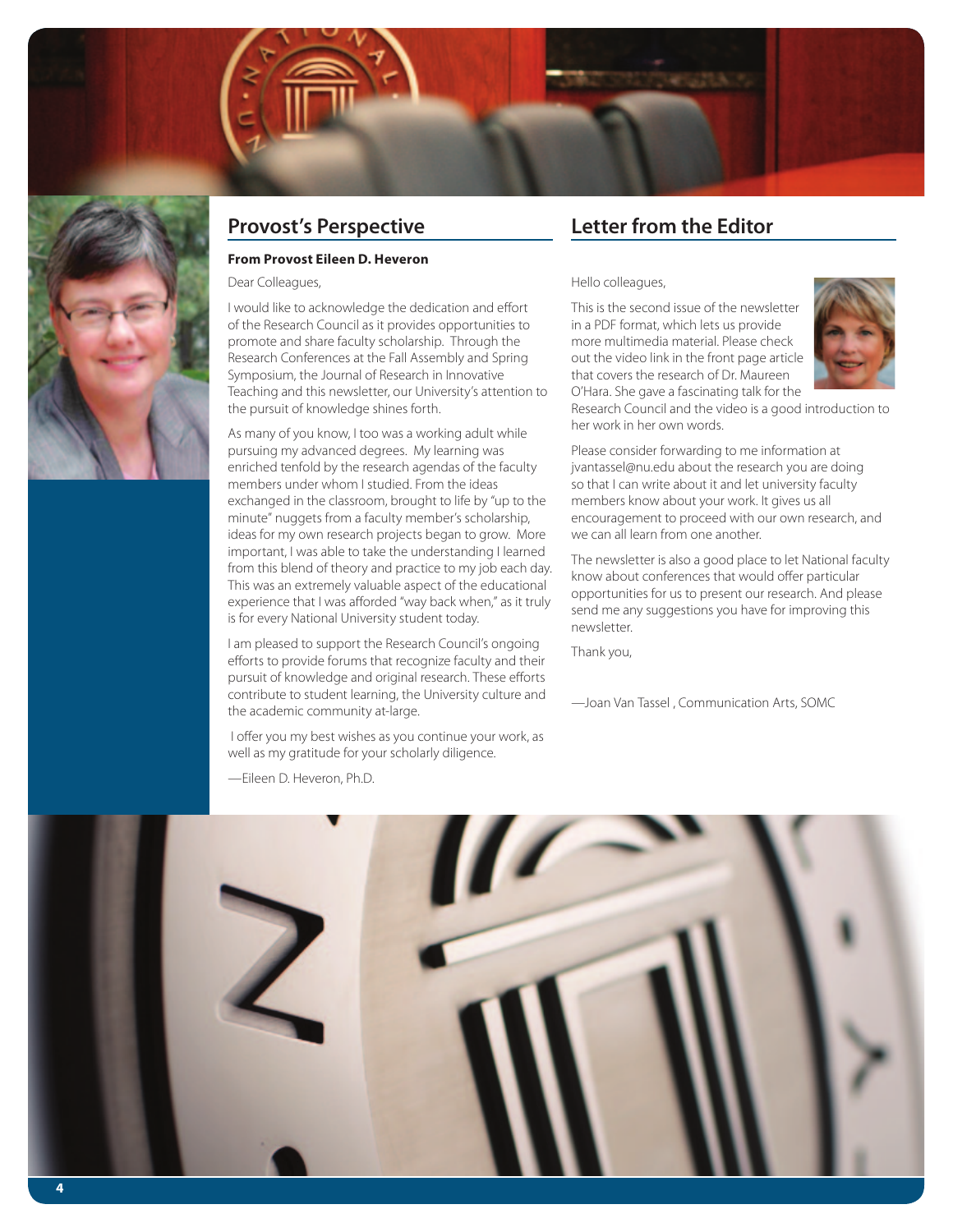|                                      | 9:00 a.m. to 10:15 a.m.  | Conference Opening & Book & Media Fair                                                                                                                                                                                                                                                                     |                                                                                                                                                                      | Salon E                                                                                  |
|--------------------------------------|--------------------------|------------------------------------------------------------------------------------------------------------------------------------------------------------------------------------------------------------------------------------------------------------------------------------------------------------|----------------------------------------------------------------------------------------------------------------------------------------------------------------------|------------------------------------------------------------------------------------------|
| <b>Faculty</b><br><b>Scholarship</b> |                          | Dr. Ismail M. Sebetan, Chair, Organizing Committee<br>Ms. Patricia Potter, President, National University<br>Dr. Eileen Heveron, Provost, National University                                                                                                                                              |                                                                                                                                                                      |                                                                                          |
| <b>Conference</b>                    | 10:30 a.m. to 12:30 p.m. | Oral Presentations Session                                                                                                                                                                                                                                                                                 |                                                                                                                                                                      |                                                                                          |
| September 8, 2009                    | 12:30 p.m. to 1:30 p.m.  | Luncheon                                                                                                                                                                                                                                                                                                   |                                                                                                                                                                      | Salon D                                                                                  |
|                                      | 1:30 p.m. to 3:30 p.m.   | Oral Presentations Session                                                                                                                                                                                                                                                                                 |                                                                                                                                                                      |                                                                                          |
|                                      | 3:30 p.m.                | Closure                                                                                                                                                                                                                                                                                                    |                                                                                                                                                                      |                                                                                          |
|                                      |                          | <b>BOOK &amp; MEDIA FAIR</b>                                                                                                                                                                                                                                                                               |                                                                                                                                                                      | Salon E                                                                                  |
|                                      |                          | (List of Authors/Producers)                                                                                                                                                                                                                                                                                |                                                                                                                                                                      |                                                                                          |
|                                      |                          | Amber Lo, SOET<br>Annette Cyr, COLS<br>Charles Tatum, COLS<br>David Smith, SOBM<br>Frank Montesonti, COLS<br>Gary Studebaker, SOE<br>Joan Van Tassel, SOMC                                                                                                                                                 | Joy Kutaka-Kennedy, SOE<br>Lorraine Leavitt, SOE<br>Lucinda Kramer, SOE<br>Margot Kinberg, SOE<br>Susan Gilbert, SOE<br>Tom Pollard, COLS<br>William Fullerton, COLS |                                                                                          |
| <b>MORNING:</b>                      | 10:30 am $-$ 12:30 p.m.  | Chair: Robyn Hill & Tom Pollard                                                                                                                                                                                                                                                                            |                                                                                                                                                                      |                                                                                          |
| <b>SESSION A</b>                     |                          | Can you identify leadership when you see it?                                                                                                                                                                                                                                                               |                                                                                                                                                                      |                                                                                          |
| Marina Del Rey (3rd floor)           |                          | C. Kalani Beyer, School of Education, National University                                                                                                                                                                                                                                                  |                                                                                                                                                                      |                                                                                          |
|                                      |                          | The Enduring Legacy of Structured Inequality in America's Public Schools<br>Mark Edward Ryan, Department of Teacher Education, School of Education,<br>National University                                                                                                                                 |                                                                                                                                                                      |                                                                                          |
|                                      |                          | Virtual Transformation: An Online Learning Experience of Self-Care<br>Gabrielle Pelicci, Department of Integrative Health & Health Coaching, School of Health<br>and Human Services, National University                                                                                                   |                                                                                                                                                                      |                                                                                          |
|                                      |                          | Communication in Online Learning: What Matters?<br>Education, National University and *Department of Math and Natural Sciences                                                                                                                                                                             |                                                                                                                                                                      | Peter Serdyukov and *Nataliya Serdyukova, Department of Teacher Education, School of     |
|                                      |                          | Online Teaching Tools for Molecular Dynamics Analysis of DNA Hybridization<br>Samuel A. Afuwape, School of Engineering and Technology, National University                                                                                                                                                 |                                                                                                                                                                      |                                                                                          |
|                                      |                          | Barbara Lauridsen, School of Education, National University                                                                                                                                                                                                                                                |                                                                                                                                                                      | Learning Environments for Virtual Team Success: An Analysis of Published Literature      |
| <b>MORNING:</b>                      | 10:30 am - 12:30 p.m.    | Chairs: Ismail M. Sebetan & Charles Tatum                                                                                                                                                                                                                                                                  |                                                                                                                                                                      |                                                                                          |
| <b>SESSION B</b><br>Newport & Irvine |                          | Effects of Mindfulness Practices on Depression and Anxiety.<br>Charles Tatum and Valire, Department of Psychology, National University                                                                                                                                                                     |                                                                                                                                                                      |                                                                                          |
| (1st floor)                          |                          | Improved Allogeneic Cytotoxic T-Lymphocytes Designed for Specific<br>Immunotherapy of High Grade Brain Tumor<br>Patric M. Schiltz, School of Health and Human Services, National University                                                                                                                |                                                                                                                                                                      |                                                                                          |
|                                      |                          | Sudden Infant Death Syndrome (SIDS) or Infant Homicide?<br>Ismail M. Sebetan, Forensic Sciences Program, College of letters & Sciences, National<br>University                                                                                                                                             |                                                                                                                                                                      |                                                                                          |
|                                      |                          | Sequence Analysis of Mouse-Passaged Dengue 1 Virus Strain That Induces<br>Plasma Leakage in Mice<br>National University                                                                                                                                                                                    |                                                                                                                                                                      | Huda A. Makhluf, Department of Math & Natural Sciences, College of Letters and Sciences, |
|                                      |                          | Responses of Persons Living with HIV Disease to a Spiritual Mantram Intervention<br>Contact person<br>Jill E. Bormann, Ann Kelly, Jeanne Kemppainen, Martha Shively, Patricia Bone,<br>Wendy Belding, Sheryl Becker and Allen L. Gifford, VA San Diego Healthcare System and<br>National University et al. |                                                                                                                                                                      |                                                                                          |

**THE REAL PROPERTY OF A REAL PROPERTY**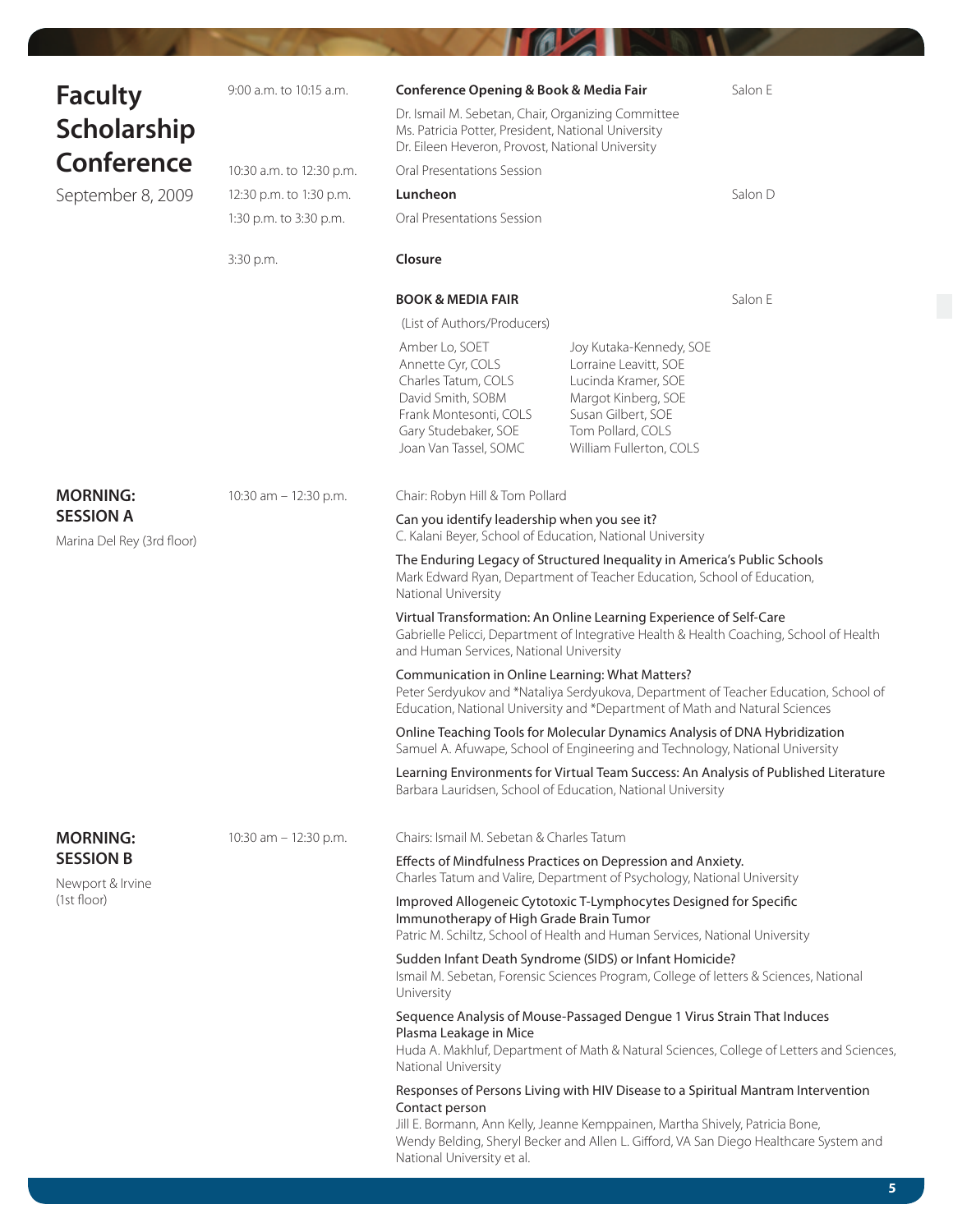|                                                     |                         | Novel Analysis of Nano materials Using Atomic Force Microscopy (AFM) and<br>X-ray Photoelectron Spectroscopy (XPS)<br>Gilbert Uzo Amadi, Surface Science Group, Materials Science & Engineering Division,<br>Lawrence Berkeley, Berkeley, CA                                                 |
|-----------------------------------------------------|-------------------------|----------------------------------------------------------------------------------------------------------------------------------------------------------------------------------------------------------------------------------------------------------------------------------------------|
| <b>AFTERNOON:</b><br><b>SESSION A</b>               | 1:30 p.m. $-$ 3:30 p.m. | (HALL INFORMATION)<br>Chairs: Consolacion Fajardo & Mohammad Nadeem                                                                                                                                                                                                                          |
| Marina Del Rey<br>(3rd floor)                       |                         | Sustaining the Latest Management Fad<br>George Drops, Department of Leadership and Business Administration, School of<br>Business and Management, National University                                                                                                                        |
|                                                     |                         | Alternative Methods of Incorporating International Financial Reporting Standards in<br>the Accounting Curriculum.<br>Consolacion Fajardo and Gregory Merrill, School of Business & Management, National<br>University                                                                        |
|                                                     |                         | Do as I Do: Modeling professional behaviors in an online class<br>Peter Serdyukov and Robyn A. Hill, Department of Teacher Education, School of<br>Education, National University                                                                                                            |
|                                                     |                         | The Effect of "Open Class"- the New Model of Professional Development on<br>Enhancing Teachers' Pedagogical Content Knowledge<br>Zhonghe Wu, Department of Teacher Education, School of Education, National University                                                                       |
|                                                     |                         | An Exploratory Study, of Qualified, Minority Educators: Perceptions and Aspirations<br>Concerning the Superintendency in California.<br>Gilbert Uzo Amadi, Department of Teacher Education, School of Education, National<br>University                                                      |
|                                                     |                         | Learning Management Systems Infrastructure (An Analysis of Published Literature)<br>Barbara Lauridsen, School of Education, National University                                                                                                                                              |
| <b>AFTERNOON:</b>                                   | 1:30 p.m. $-$ 3:30 p.m. | Chairs: Mohammad Amin & Joan Van Tassel                                                                                                                                                                                                                                                      |
| <b>SESSION B</b><br>Newport & Irvine<br>(1st floor) |                         | Proposal for a New Graduate Degree in Internet Engineering and Cyber technology<br>Mohammad Amin, Pradip Peter Dey, and Hassan Badkoobehi, School of Engineering and<br>Technology                                                                                                           |
|                                                     |                         | A Z-loop Construction using Graph Theory and Topology for Power System<br><b>Under Faulted Studies</b><br>Tedja Santanoe Oepomo, School of Engineering and Technology, National University                                                                                                   |
|                                                     |                         | Post-9/11 Hollywood: Revenge, Torture, Superheroes, Supervillains, and<br><b>Super Disasters</b><br>Tom Pollard and Carl Boggs, College of Letters and Sciences, National University                                                                                                         |
|                                                     |                         | "Net Cabinet of Wonder"<br>Don Barth, School of Media and Communication, National University                                                                                                                                                                                                 |
|                                                     |                         | The Obama Campaign: Politics 4.0 - The Revolution Was Televised - And<br>Microtargeted, Emailed, Blogged, Vlogged, Chatted, Texted, Tweeted, iPhoned, &<br>Videogamed<br>Joan Van Tassel, School of Media and Communication, National University                                             |
|                                                     |                         | Oepomo's Algorithm for Computing Eigenvalue in System Engineering<br>Tedja Santanoe Oepomo, School of Engineering and Technology, National University                                                                                                                                        |
|                                                     |                         | <b>Organizing Committee:</b><br>Ismail M. Sebetan, Chair; Eileen Heveron, Debra Bean, Joan Van Tassel, Michael Maxwell,<br>Tom Pollard, Roland Fleck, Robyn A. Hill, Mohammad Amin, Mohammed Nadeem, Charles<br>Tatum, Roxanne Eisermann, Michelle Hills, Michael Pasquarelli, Dave Hokstad. |
|                                                     |                         | Review Board:<br>Ismail M. Sebetan, Joan Van Tassel, Michael Maxwell, Mohammad Amin, Peter Serdyukov,<br>Gary Hoban, Clifford Russell, Mohammad Amin, Don Schwartz, Igor Subbotin, Kouichi<br>Hiraiwa (Fukushima Medical College, Fukushima, Japan), Youkichi Ohno (Nippon Medical           |

**MALL** 

**DE M** 

t.

н

School, Tokyo, Japan).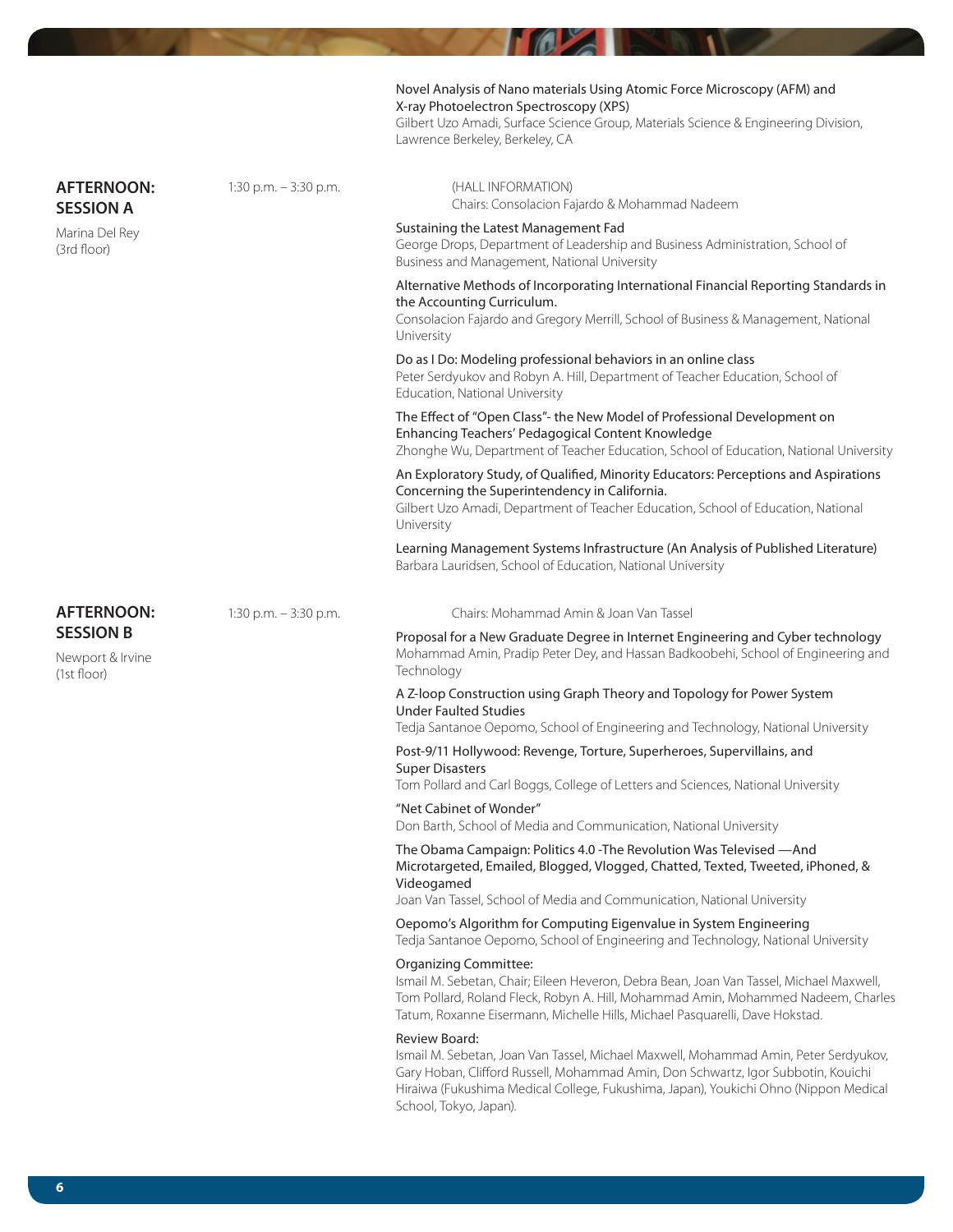## **Fall Academic Assembly Schedule**

**TOZIN** 

**AT A** 

| WEDNESDAY,                    | 9:00 a.m. - 11:00 a.m.  | New Faculty Orientation Salon A                                                                |  |
|-------------------------------|-------------------------|------------------------------------------------------------------------------------------------|--|
| SEPTEMBER 9                   | 9:00 a.m. - 11:00 a.m.  | AAC Members Salon F & G                                                                        |  |
|                               | 9:30 a.m. - 11:00 a.m.  | Deans and Chairs Training Salon B & C                                                          |  |
|                               | 12:00 p.m. - 2:30 p.m.  | Chancellor's Address & Luncheon Hilton Torrey Pines                                            |  |
|                               | 3:00 p.m. - 4:00 p.m.   | Full-Time Faculty Meeting Salon D & E                                                          |  |
|                               | 4:00 p.m. - 5:00 p.m.   | Faculty Voting Newport/Irvine                                                                  |  |
|                               | 5:30 p.m. - 7:30 p.m.   | Reception Salon A & D                                                                          |  |
| THURSDAY,<br>SEPTEMBER 10     | 7:45 a.m. - 8:45 a.m.   | Breakfast Salon A & D                                                                          |  |
|                               | 9:00 a.m. - 11:45 a.m.  | Provost's Address Salon E - H                                                                  |  |
|                               | 10:15 a.m. - 10:30 a.m. | BREAK Foyer D & E                                                                              |  |
|                               | 10:30 a.m. - 11:00 a.m. | Educational Effectiveness Salon E - H                                                          |  |
|                               | 11:00 a.m. - 11:30 a.m. | NU 2015 Salon E - H                                                                            |  |
|                               | 11:30 a.m. - 11:45 a.m. | Closing Remarks Q&A Salon E - H                                                                |  |
|                               | 12:00 p.m. - 1:15 p.m.  | Lunch and Service Awards Salon A - D                                                           |  |
| Afternoon:                    | 1:15 p.m. - 2:45 p.m.   | COLS School Mtg Salon F - H                                                                    |  |
| School Meetings               |                         | SHHS School Mtg Irvine Room                                                                    |  |
|                               |                         | SOBM School Mtg LA/Rcho L Palmas                                                               |  |
|                               |                         | SOE - Teacher Ed Department Mtg Salon E                                                        |  |
|                               |                         | SOE - Ed Admin Department Mtg Santa Clara                                                      |  |
|                               |                         | SOE - Counsel & Psych Department Mtg Santa Barbara                                             |  |
|                               |                         | SOE - Special Ed Department Mtg La Jolla                                                       |  |
|                               |                         | SOET School Mtg Marina De Rey                                                                  |  |
|                               |                         | SOMC School Mtg Newport                                                                        |  |
|                               | 2:45 p.m. - 3:00 p.m.   | <b>BREAK</b>                                                                                   |  |
| Afternoon:<br>School Meetings | 3:00 p.m. - 4:30 p.m.   | Afternoon: Department Meetings                                                                 |  |
|                               |                         | COLS - Art & Humanities Department Mtg Salon G                                                 |  |
|                               |                         | COLS - Math & Nat Sciences Department Mtg Salon H                                              |  |
|                               |                         | COLS - Professional Studies Department Mtg Salon A<br>COLS - Psychology Department Mtg Salon B |  |
|                               |                         | COLS - Social Sciences Department Mtg Salon F                                                  |  |
|                               |                         | SHHS School Mtg Irvine Room                                                                    |  |
|                               |                         | SOBM - Ldrship/Mgmt/Mktg Department Mtg Los Angeles                                            |  |
|                               |                         | SOBM - Acct'g/Fin/Mktg Department Mtg Rcho Las Palmas                                          |  |
|                               |                         | SOE - Teacher Education Department Mtg Salon E                                                 |  |
|                               |                         | SOE - Education Administration Department Mtg Santa Clara                                      |  |
|                               |                         | SOE - Counseling & Psychology Department Mtg Santa Barbara                                     |  |
|                               |                         | SOE - Special Education Department Mtg La Jolla                                                |  |
|                               |                         | SOET School Mtg Marina Del Rey                                                                 |  |
|                               |                         | SOMC - Media Department Mtg Newport                                                            |  |
|                               |                         | SOMC - Communication Department Mtg San Francisco                                              |  |